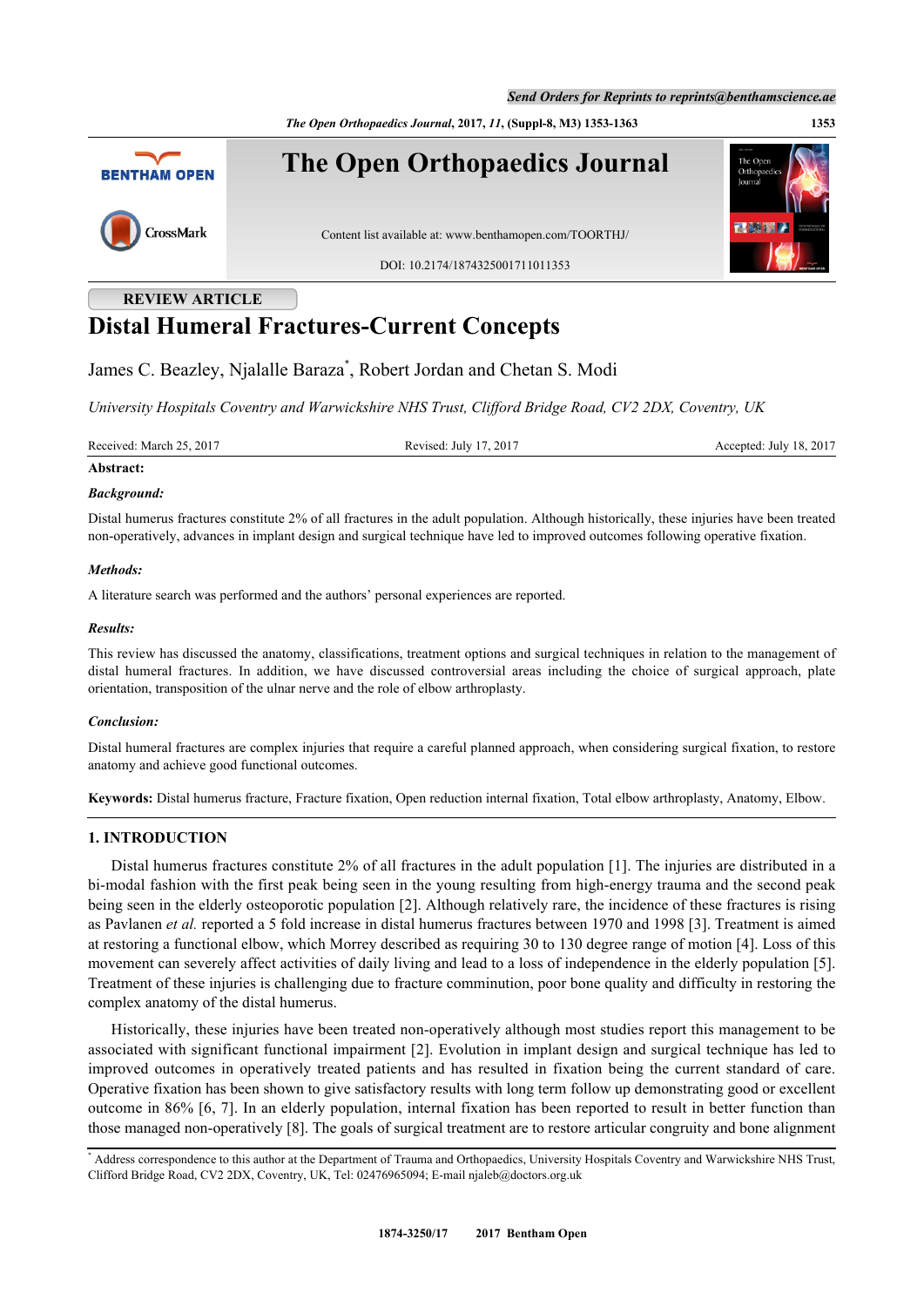whilst providing rigid, stable fixation that enables early active motion [\[9](#page-7-8), [10](#page-7-9)]. Currently controversy exists over several issues of operative management including the optimal surgical approach, plate orientation, management of the ulnar nerve and the role of elbow arthroplasty. This review will cover the anatomy and classification of distal humerus fractures, investigations and the treatment options for distal humerus fractures including discussion surrounding these controversial areas.

# **2. ANATOMY AND CLASSIFICATION OF DISTAL HUMERAL FRACTURES**

<span id="page-1-0"></span>In the coronal plane, the distal humerus is of triangular shape, formed by the medial and lateral columns linked by the articular segment as illustrated in Fig. (**[1](#page-1-0)**). This simple concept is useful when trying to reconstruct complex fractures as described by O'Driscoll [\[11](#page-7-10)]. The central area is thinner and compromises the coronoid fossa and olecranon fossa. The articular surface is in 4-8 degrees of valgus relative to the shaft and flexed 40 degrees relative to the shaft. The AO classification is the most commonly used classification system. Fractures are divided into A-extra-articular, Bpartial articular and C-complete articular, with further subdivision of these groups into 1,2, and 3 depending on the location of the fracture and the degree of comminution.



**Fig. (1).** Distal humerus triangle. Triangle formed by medial column (red), lateral column (blue) and articular surface (green).

# **3. IMAGING DISTAL HUMERAL FRACTURES**

Good quality radiographs should be obtained although this may be difficult due to patient discomfort. For the distal humerus, the AP is taken with the elbow flexed to 40 degrees to facilitate olecranon disengagement from the fossa allowing for better visualisation of the distal humerus. Standard lateral images, with the shoulder abducted to 90 degrees and the elbow flexed to 90 degrees with the plate underneath the medial aspect give good views of the humeral condyle and olecranon. A CT scan can give further clarity regarding comminution, articular involvement and aid surgical planning. At our institution, we obtained 3D reconstructions of all intra-articular distal humerus fractures to aid our preoperative planning. This practice is supported by evidence to suggest that the use of 3D reconstructions over 2D images improves the accuracy of classification [[12\]](#page-7-11).

# **4. NON-OPERATIVE TREATMENT**

Non-operative treatment involves temporary splintage for pain relief followed by gentle mobilisation. This approach has been associated with poor outcomes. Nauth *et al.* demonstrated that in elderly patients, those treated non-operatively were almost three times more likely to have an unacceptable result than those treated operatively (RR=2.8 95% CI 1.78-4.4) [\[13](#page-8-0)]. Non-operative management is consequently reserved for undisplaced fractures and for patients with dementia or those unable to tolerate anaesthesia. Recently Aitken *et al.* reported that non-operative treatment could give a modest functional result in low demand patients whilst avoiding the substantial surgical risks [[14\]](#page-8-1).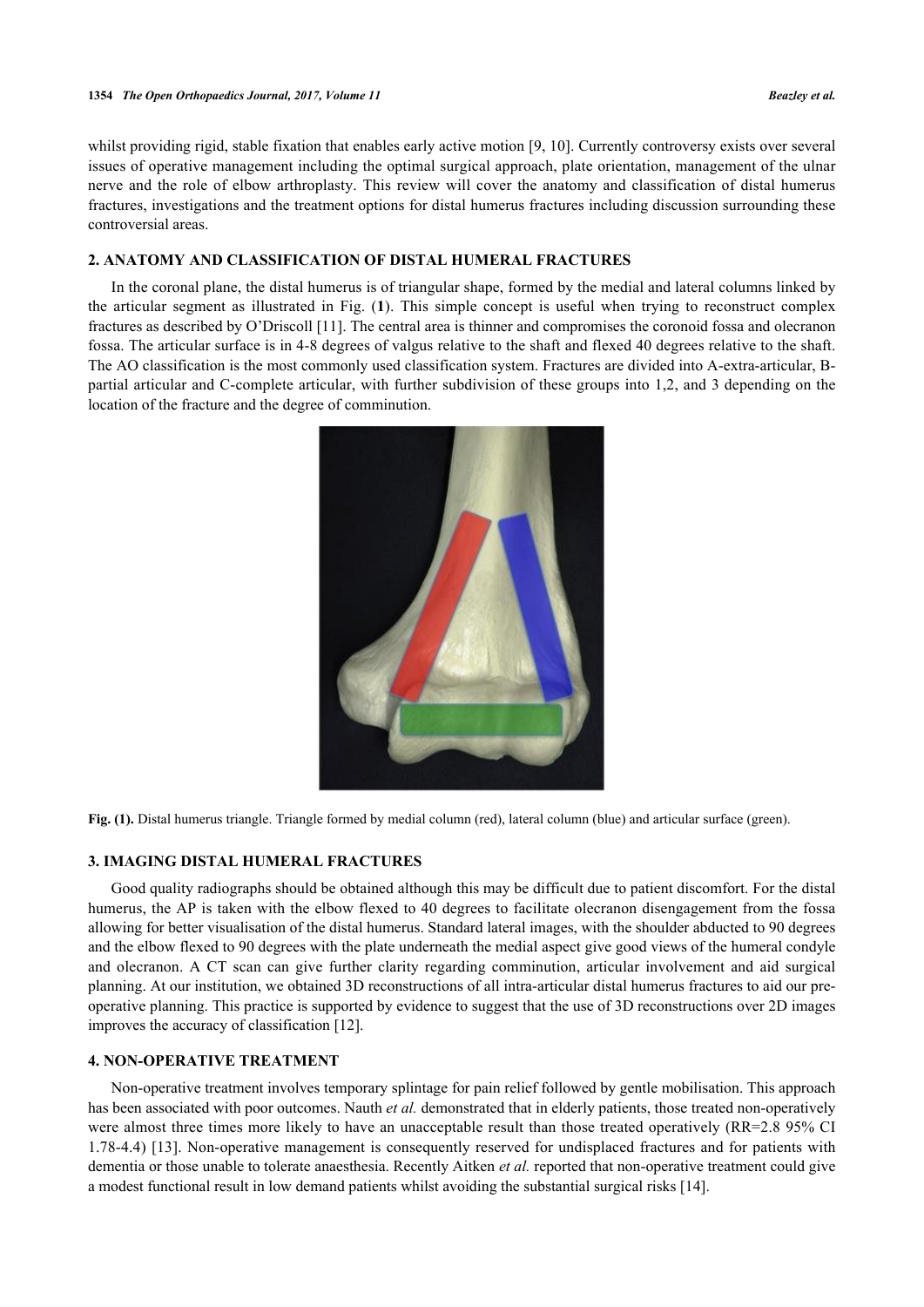# **5. OPERATIVE INTERVENTION FOR DISTAL HUMERUS FRACTURES**

#### **5.1. Surgical Approach**

Numerous surgical approaches to the distal humerus have been described, each conferring differing advantages in terms of exposure and soft tissue disruption. Stanley demonstrated that the trans-olecranon approach gave the best articular exposure; the median percentages of visible distal humeral articular surface for the triceps splitting, triceps reflection, and olecranon osteotomy approaches were 35%, 46% and 57%, respectively [\[15](#page-8-2)]. Despite the olecranon osteotomy providing the greatest exposure of the distal articular surface, 40% of the anterior surface remained unvisualised [[15\]](#page-8-2). In addition, an olecranon osteotomy carries the risk of non-union, future need for the removal of metalwork and potentially limiting any future arthroplasty.

The triceps splitting approach was first described by Campbell[[16\]](#page-8-3) but has the potential to result in triceps weakness. Bryan and Morrey described a triceps reflecting technique [\[17\]](#page-8-4) that spares the triceps mechanism by reflecting from medial to the lateral direction and has the advantage of avoiding damage to the extensor mechanism. At our institution, for management of an extra-articular fracture (AO type A) or limited articular involvement (type B1/B2), we utilise the triceps sparing approach. This approach is chosen as it gives adequate exposure for these fractures, avoids disruption to the extensor mechanism and can still be converted to an olecranon osteotomy if greater exposure of the articular surface becomes required. For complex intra-articular fractures (type C), an olecranon osteotomy is preferred.

#### **5.2. Olecranon Osteotomy Technique**

The patient is positioned in the lateral position with the arm hanging over an "L" holder. The image intensifier is positioned such that it can be easily moved in and out of the operative field with adequacy of imaging being checked prior to prepping and draping of the patient. The arm is exsanguinated and a sterile tourniquet inflated. A midline posterior incision is made being proximal to the level of the fracture and curving down lateral to the olecranon avoiding the weight-bearing zone. Full-thickness medial and lateral flaps are created. The ulnar nerve is identified proximally and released from the cubital tunnel and through the flexor pronator aponeurosis to the level of its first anterior motor branch.

The interval between the medial intermuscular septum and triceps is developed. The triceps is elevated off the posterior aspect of the humerus following which, the lateral window is created. If the dissection is extended proximally, the radial nerve is encountered approximately 10cm proximal to the lateral epicondyle and should be sought and protected. A capsulotomy is performed on either side of the olecranon and the "bare area," of the ulna is identified. The apex distal chevron osteotomy is performed with an oscillating saw and completed with an osteotome to facilitate interdigitation. A swab can be used to protect the articular surface when completing the osteotomy. The olecranon fragment is then wrapped in a saline soaked swap and sutured proximally thus completing the approach.

#### **5.3. Fracture Fixation**

The goal of fixation is to provide anatomic reduction and rigid internal fixation of the articular surface to the shaft to allow early mobilisation. The use of fixation solely with Kirschner wires or screws has been shown to be inferior to rigid plate fixation in terms of functional outcome [[18](#page-8-5)]. Although plate fixation in now the standard treatment, there remains a debate on the optimum configuration of plates. Perpendicular plating was originally advocated by the AO group, but parallel plating has grown in popularity. Biomechanical studies have demonstrated that parallel plating provides improved stability compared with the perpendicular locking system [[3,](#page-7-2) [19](#page-8-6) - [21\]](#page-8-7). However, clinical studies that have compared perpendicular to parallel plating reported no difference between the groups in terms of functional outcome or complication rate [[22,](#page-8-8) [23](#page-8-9)]. The use of locking compression plates has been advocated for osteoporotic fractures as they provide angular stability and the head-locking mechanism potentially results in a stiffer construct [[24\]](#page-8-10). However, biomechanical studies have shown no significant difference in stiffness between locking and traditional compression plates[[25\]](#page-8-11). Therefore although fixed angle plates have gone some way to improving fixation in the presence of poor bone stock, loss of fixation in the osteoporotic patient remains a concern [[26\]](#page-8-12).

Surgical technique is dependent on the fracture pattern but O'Driscoll described eight key surgical principles to base operative fixation upon (Table**1**). Following the approach the fracture surfaces are gently debrided. The least comminuted column is reduced and held with bone clamps and temporary Kirschner wires. This allows accurate reconstruction of the more comminuted parts including the articular surface. Subchondral screws may sometimes be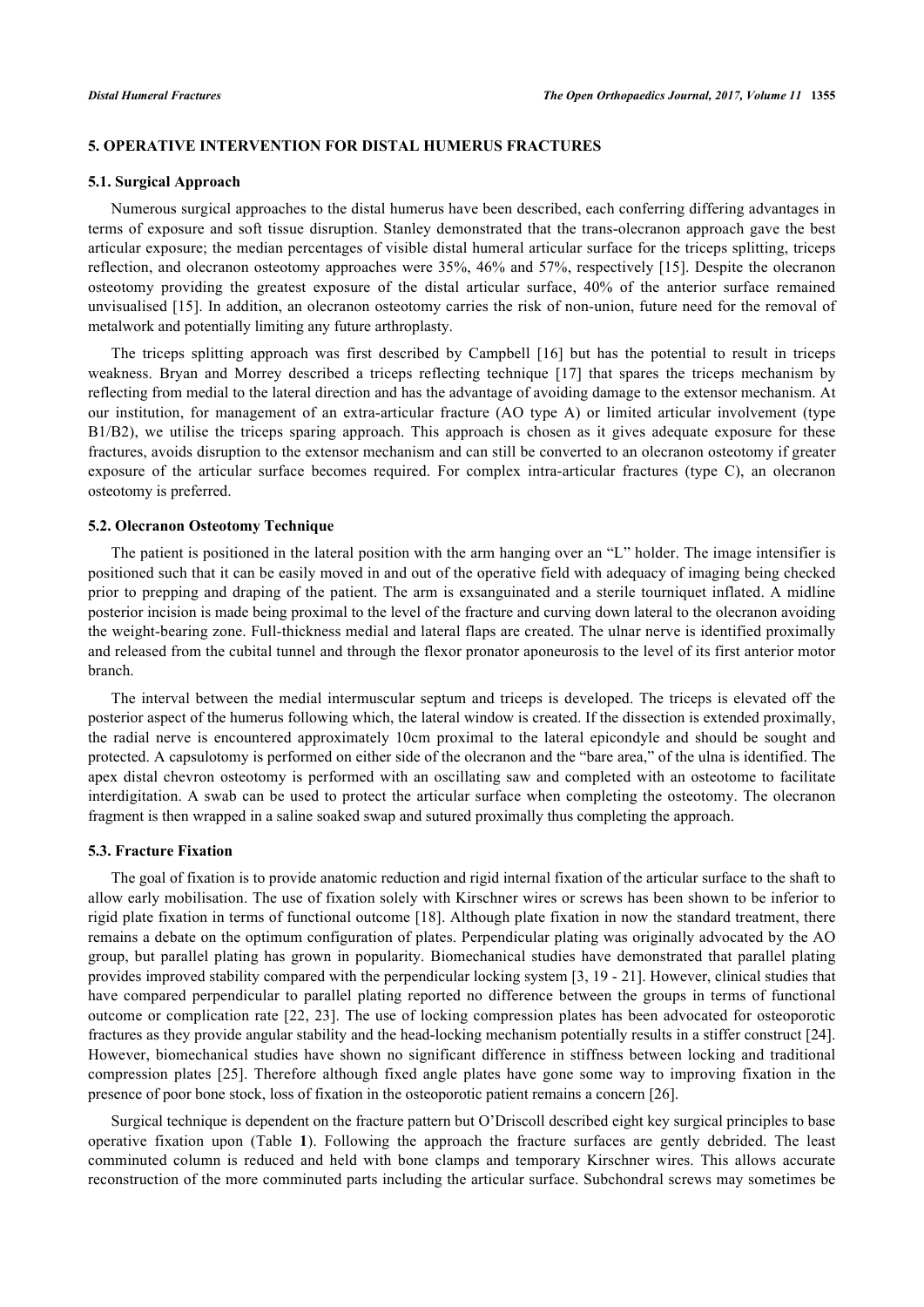required to reconstruct articular fragments. Two plates are utilised with the less comminuted column selected first and secured with a pre-contoured locking plate before the second column is then fixed with a further pre-contoured plate. Different length plates are chosen to avoid a stress riser at the end of the plates and risk of a peri-prosthetic fracture. An example case of operative fixation is demonstrated in Figs. (**[2](#page-3-1)** and **[3](#page-3-2)**). At our centre typical post-operative management protocol includes; a back slab for one to two weeks to protect the wound, passive mobilisation from two weeks then active after six weeks.

# <span id="page-3-0"></span>**Table 1. Technical objectives described O'Driscoll [\[11](#page-7-10)].**

<span id="page-3-1"></span>

|    | Sr.No Objective                                                                                                                                                                     |
|----|-------------------------------------------------------------------------------------------------------------------------------------------------------------------------------------|
|    | Every screw should pass through a plate                                                                                                                                             |
|    | Each screw should engage a fragment on the opposite side that is also fixed to a plate.                                                                                             |
|    | As many screws as possible should be placed in the distal fragments.                                                                                                                |
|    | Each screw should be as long as possible.                                                                                                                                           |
|    | Each screw should engage as many articular fragments as possible.                                                                                                                   |
| 16 | The screws should lock together by interdigitation within the distal fragment, thereby creating a fixed-angle architecture that provides<br>stability to the entire distal humerus. |
|    | Plates should be applied such that compression is achieved at the supracondylar level for both columns.                                                                             |
|    | Plates used must be strong enough and stiff enough to resist breaking or bending before union occurs at the supracondylar level.                                                    |



<span id="page-3-2"></span>**Fig. (2).** Pre-operative CT and parallel plating of AO type C1 fracture.



**Fig. (3).** Pre-operative CT and parallel plating of AO type C1 fracture.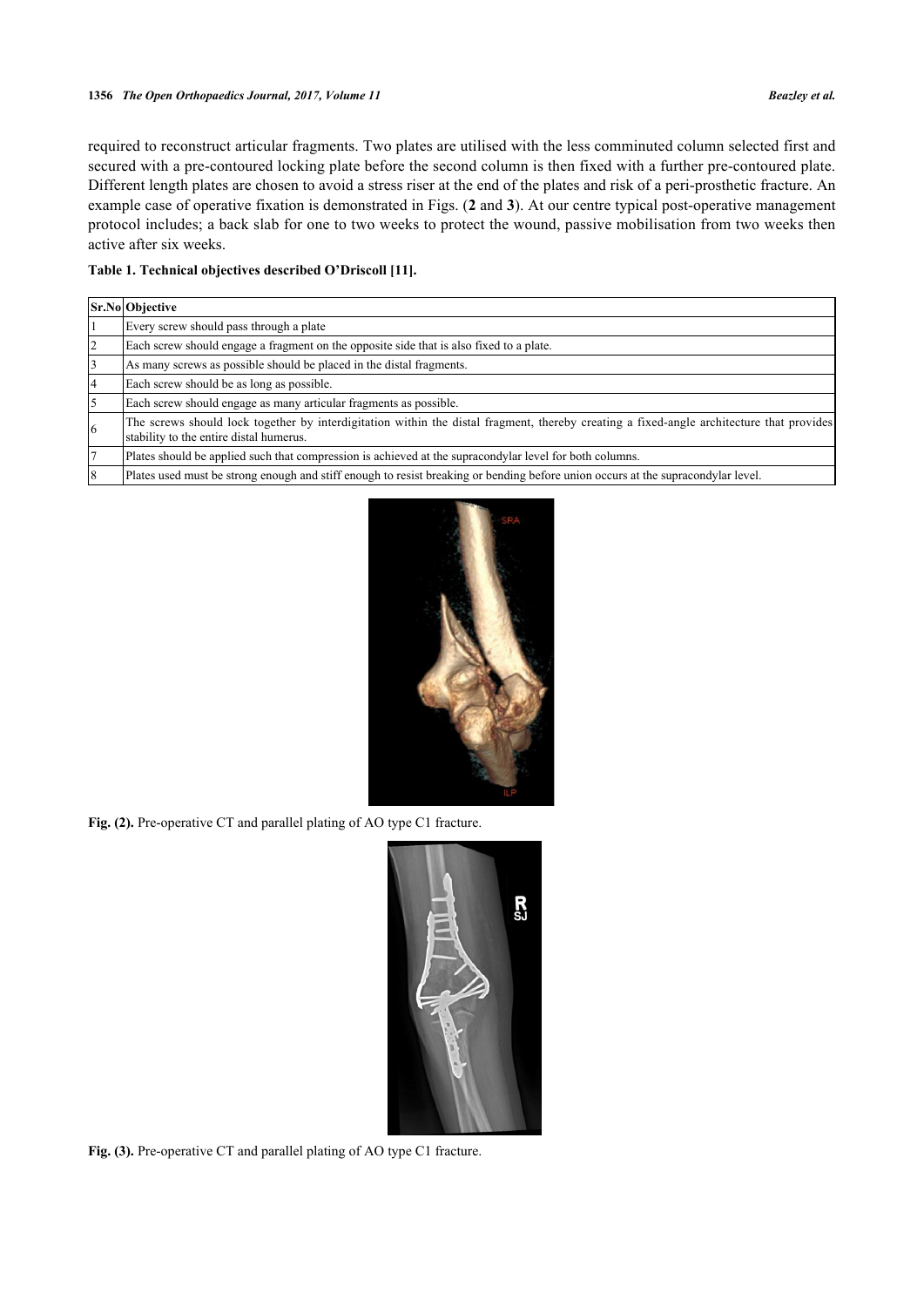<span id="page-4-0"></span>Despite the evolution of surgical techniques, operative fixation has been associated with dissatisfaction in 15% of patients and complication rates of up to 35% [[27,](#page-8-13) [28\]](#page-8-14). Known factors that affect outcome include fracture comminution, reduction accuracy, fixation stability and quality of postoperative rehabilitation[[29](#page-8-15)]. Complications can include hardware failure, fracture, non-union, malunion, heterotopic ossification, elbow stiffness and ulnar neuropathy [[30](#page-8-16) -[33\]](#page-9-0). An example of a peri-prosthetic fracture is illustrated in Fig. (**[4](#page-4-0)**).





The incidence of heterotopic ossification (HO) following fixation of distal humerus fractures varies widely and is reported to be between 0 and 21% [[34](#page-9-1)]. Risk factors for HO include head injury, delay in operative intervention, and surgery prior to definitive fixation. To date there is no level 1 evidence examining the role of HO prophylaxis in the management of distal humerus fractures treated with ORIF. Nauth *et al*. pooled the results of 6 studies examining the incidence of HO in 259 patients undergoing fixation of distal humeral fractures utilising modern fixation techniques and not treated with HO prophylaxis [[13](#page-8-0)]. They found an 8.6% rate of symptomatic HO. Two recent case series have both reported HO rates of 3% in 67 patients with distal humerus fractures treated with HO prophylaxis, but did report a nonunion rate of 6% [\[22](#page-8-8), [35](#page-9-2)]. At our institution we do not routinely give HO prophylaxis unless risk factors are present.

Three-quarters of malunion or non-union cases are caused by inadequate initial fracture fixation suggesting that optimal stable fixation is difficult to achieve [[36\]](#page-9-3). Elderly patients are particular at risk of fixation failure [\[37,](#page-9-4) [38\]](#page-9-5) and John *et al.* reported 26% of over 80 year old's were dissatisfied with the outcome following surgery [[39\]](#page-9-6). This has led to the introduction of total elbow arthroplasty in certain patients but this remains a controversial area.

# **6. ELBOW ARTHROPLASTY**

<span id="page-4-1"></span>Total elbow arthroplasty (TEA) is becoming recognised as a safe and effective alternative to operative fixation in the treatment of comminuted intra-articular distal humerus fractures in the elderly patient [[22](#page-8-8)]. This is reflected in the number of TEAs performed annually for distal humeral fractures, which has increased 2.6 fold between 2002 to 2012 [\[34](#page-9-1)]. An example of a case managed with TEA is illustrated in Figs. (**[5](#page-4-1)** and **[6](#page-5-0)**). TEA has limited longevity due to aseptic loosening, an example of which is illustrated in Fig. (**[7](#page-5-1)**), therefore TEA is only recommended in patients with sedentary lifestyles [[40](#page-9-7)] who can comply with the post-operative rehabilitation regime [\[22\]](#page-8-8). TEA patients will have lifelong restrictions placed upon them with limited weight bearing to decrease risk of premature wear or subsequent revision [\[41](#page-9-8)]. Prasad *et al*. [[42\]](#page-9-9) analysed the survival of TEA in fracture patients and showed that only 53% had implant survival of more than 10 years and 89.5% of patients demonstrated loosening of their prostheses at this stage.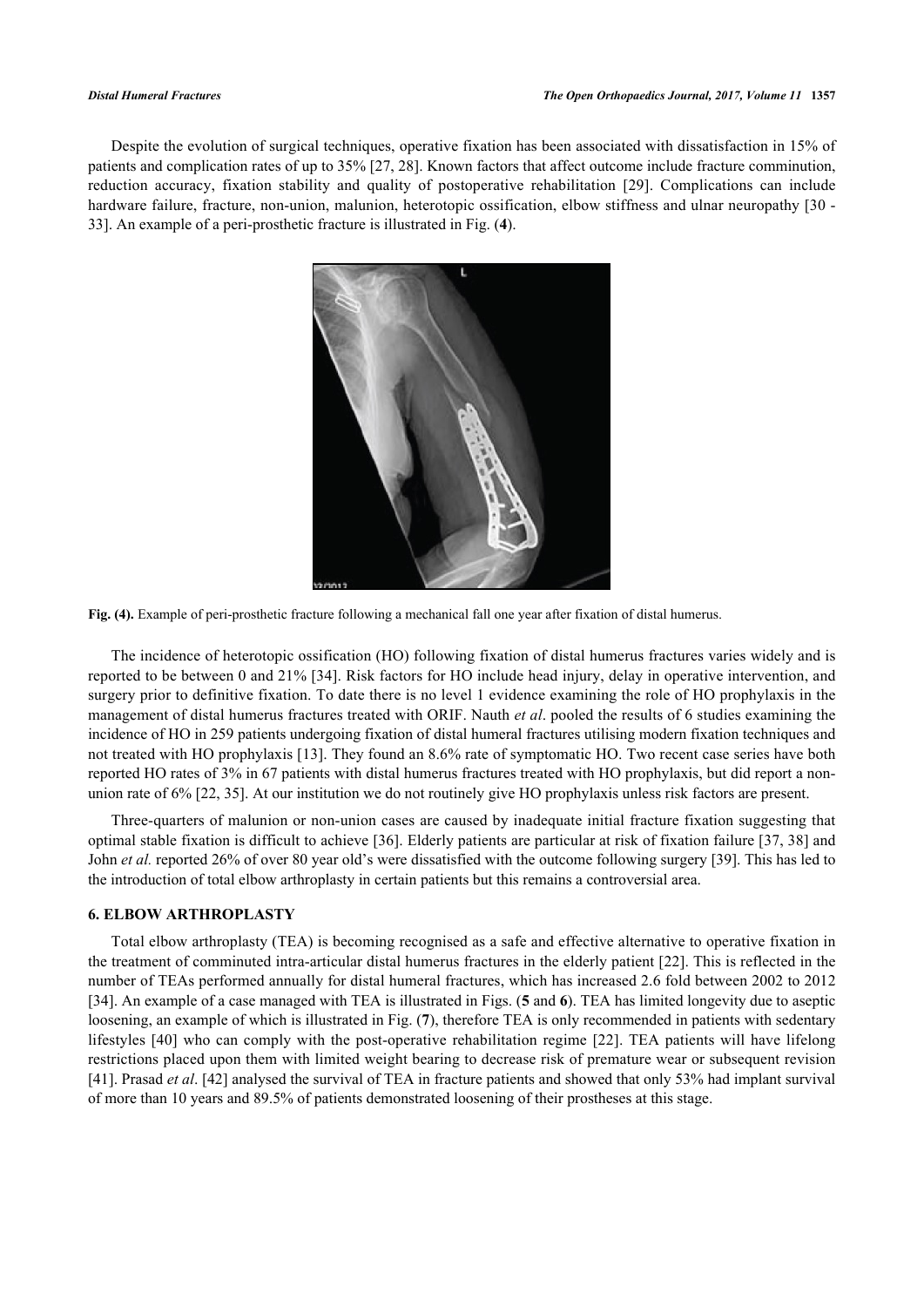

**Fig. (5).** Comminuted distal humerus fracture (AO type C3) in an elderly patient undergoing TEA.



<span id="page-5-0"></span>Fig. (6). Comminuted distal humerus fracture (AO type C3) in an elderly patient undergoing TEA.

<span id="page-5-1"></span>

Fig. (7). Example of loosening of elbow arthroplasty.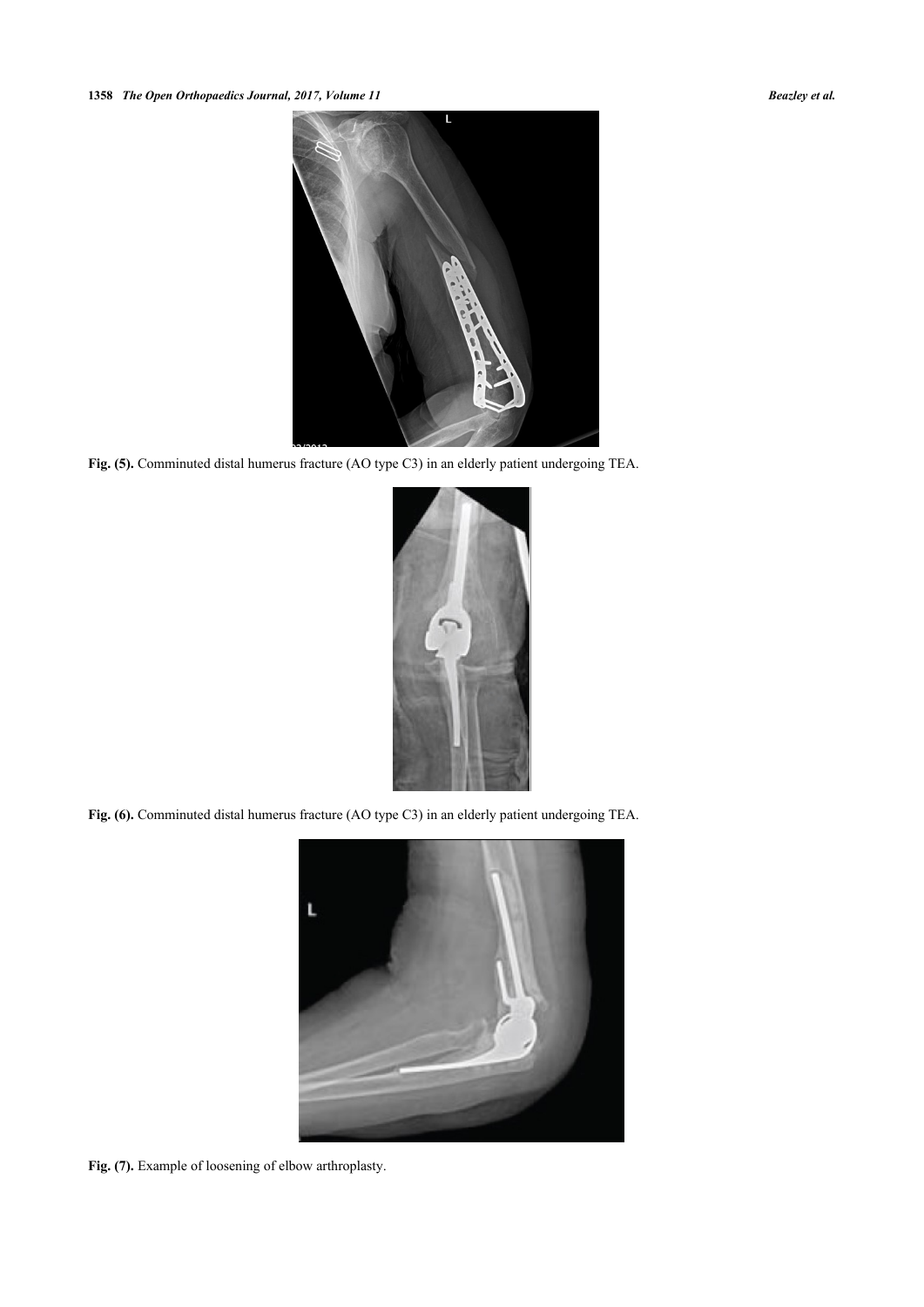McKee *et al.* compared operative fixation with TEA in a prospective, randomized, multicenter study for 40 patients presenting with comminuted, displaced, intra-articular fractures of the distal humerus (OTA/AO type C) in patients over the age of 65 years [\[33](#page-9-0)]. The study reported better Mayo Elbow Performance Score in the total elbow arthroplasty group at 6 months (86 vs 68, P = .003), 12 months (88 vs 72, P = .007), and 2 years (86 vs 73, P = .015). A significant difference favoring DASH score was reported at 6 months but at no further time point. Additionally there was a 25% rate of intra-operative conversion to TEA in the ORIF group because of extensive comminution and an inability to achieve stable fixation. Reoperation rates for TEA (3/25 [12%]) and ORIF (4/15 [27%]) were not statistically different  $(P = 0.2)$ . The authors concluded that TEA is a preferred alternative to fixation in elderly patients with complex distal humeral fractures that are not amenable to stable fixation [[33](#page-9-0)]. In a recent systematic review comparing TEA to ORIF for the treatment of distal humeral fractures in the elderly, Githens et. al. pooled the results of 27 papers including 563 patients and found no significant difference between groups with respect to functional outcome or complications rates [\[41](#page-9-8)]. Currently this area and the treatment of choice for these patients remain unclear.

Hemiarthroplasty is an alternative option and has the theoretical advantage of reducing the polyethylene wear and being a more durable implant [[43,](#page-9-10) [44\]](#page-9-11). However for implantation the patient must have an intact or reconstructable radial head, coronoid, medial and lateral columns and functional collateral ligaments [[45](#page-9-12)]. The implant requires fewer restrictions on the patients' activities and so may be a feasible option for slightly younger patients. Good outcomes have been demonstrated in small case series with medium term follow up [[45](#page-9-12), [46\]](#page-9-13), although reported complication rates are comparable to that of TEA [[42\]](#page-9-9).

#### **7. ULNAR NERVE**

The ulnar nerve should be identified and protected throughout the surgical procedure. Controversy surrounds the benefit of routine ulna nerve transposition following fixation; transposition theoretically lets the ulnar nerve lie in a fresh bed but given the need to dissect further the nerve may become devascularised [[47](#page-9-14)]. Chen *et al.* performed a retrospective review analysing the results of 89 patients undergoing ORIF for distal humerus fractures who underwent either a decompression alone or combined with transposition. The authors reported a significantly increased rate of ulna neuritis post-operatively in the transposition group vs. the non-transposition group  $(33\% \text{ vs } 9\% \text{ p} = 0.0003)$  and concluded there was no clear benefit to ulna nerve transposition [\[48](#page-9-15)]. For patient with pre-operative ulnar nerve symptoms then transposition has been reported to improve recovery of symptoms ( $p \le 0.05$ ) [\[49](#page-9-16)]. At our institution we do not routinely transpose the nerve unless significant subluxation of the nerve exists on flexion following reconstruction.

# **8. CORONAL SHEAR FRACTURES**

Capitellar fractures are rare accounting for only 1% of total elbow injuries and 6% of distal humeral fractures [[50\]](#page-9-17). The mechanism of injury is usually resulting from a fall on an outstretched hand or flexed elbow where radial head imparts a shear force on the capitellum, lateral trochlear ridge and trochlea [\[51\]](#page-9-18). Isolated coronal shear fractures of the capitellum or trochlea (AO type B3) are relatively rare injuries and account for a small percentage of distal humerus fractures [[52\]](#page-9-19). Coexisting soft tissue or bony injuries are common with 60% of patients with coronal shear fractures also having lateral collateral ligament (LCL) injuries or radial head fractures [\[53\]](#page-10-0). The most commonly used classification for these fractures is the Bryan and Morrey classification system [[54\]](#page-10-1). It is based on 3 types of capitellum fractures. Type 1 (Hahn-Steinthal) lesions involve a fracture isolated to the capitellum with attached subchondral bone. Type 2 fractures (Kocher-Lorenz) predominantly involve the articular cartilage overlying the capitellum. Type 3 (Broberg-Morrey) lesions are comminuted capitellum fractures. A fourth type was later added by McKee that is defined as a capitellum fracture that extends medially into the trochlea [[51\]](#page-9-18).

Inadequately treated capitellum fractures may lead to poor function and reduced range of motion [[55,](#page-10-2) [56](#page-10-3)]. Poor results have been reported with conservative management of these fractures but are also associated with posterior comminution of the lateral condyle or multiple articular fragments [\[57\]](#page-10-4). Excision of the capitellar fragment has been suggested [\[58](#page-10-5), [59](#page-10-6)]; however, in the long run, this will lead to radiohumeral osteoarthritis and instability of the elbow [\[60](#page-10-7), [61](#page-10-8)].

Typically the lateral approach is used to gain access to the fracture. In the presence of an incompetent LCL, the elbow can be hinged open, gaining good exposure to the joint surface. If the LCL is intact, either the plane between the extensor digitorum communis and extensor carpi radialis brevis (Kaplan interval – the author's preference) or the more posterior plane between the anconeus and extensor carpi ulnaris (Kocher interval) can be used to access the fracture [\[51](#page-9-18),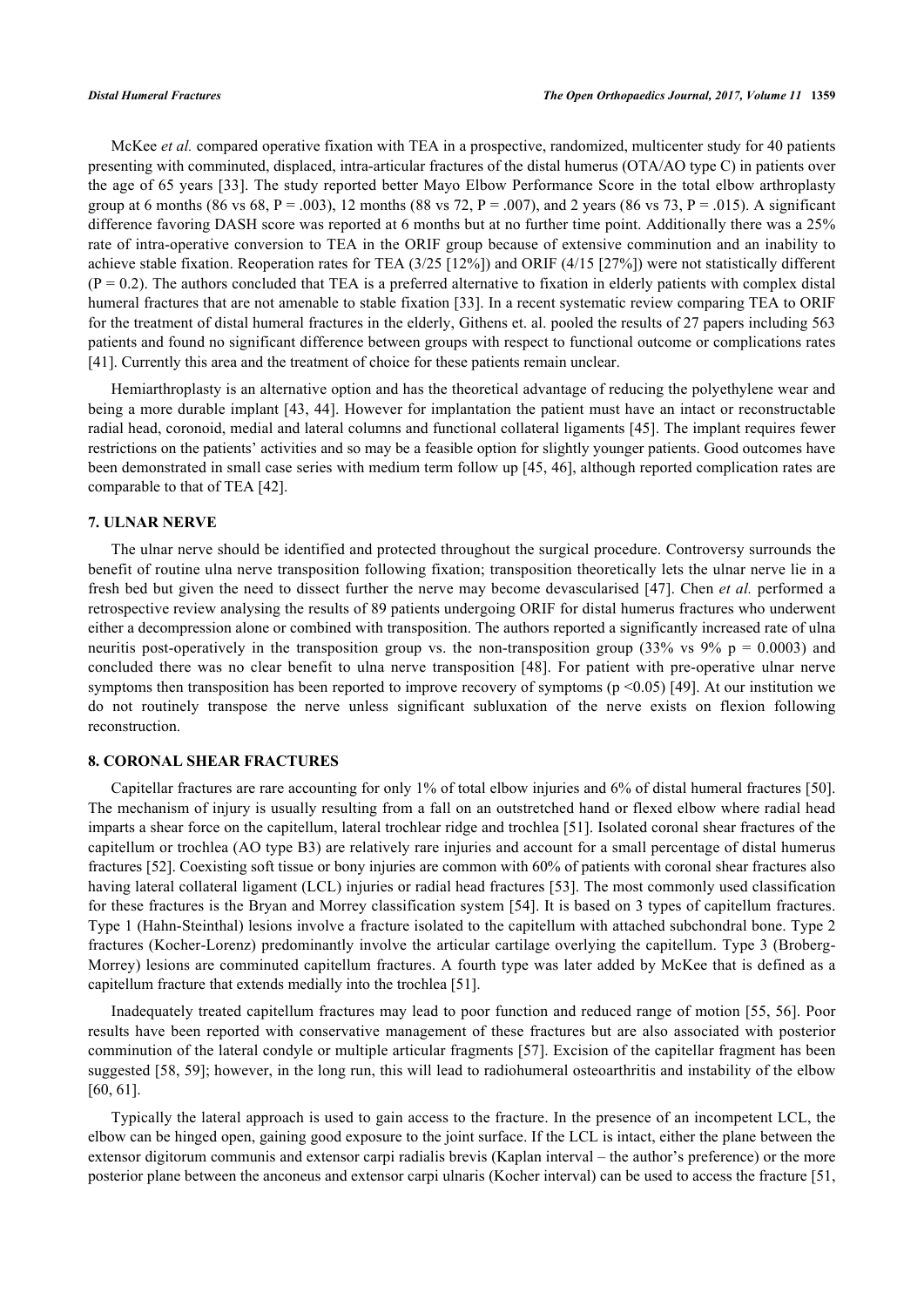[54\]](#page-10-1). The fracture is fixed with anterior to posterior headless variable pitch screws; these implants have been shown to be superior to either Kirschner wires or cancellous screws [[62](#page-10-9)]. In the presence of metaphyseal comminution, a lateral plate may be applied. The LCL is then repaired if incompetent. Patients are placed in a back slab for two weeks to protect the wound and are then fully mobilised.

# **CONCLUSION**

Distal humerus fractures are a challenging but rewarding group of injuries to manage. Advances in plate design and surgical technique have improved the outcome for patients undergoing internal fixation, which is the current standard treatment. However the procedure can be challenging and has a high rate of complications. Total elbow arthroplasty has been advocated as a treatment option especially for elderly patients or those with unreconstructable distal humerus fractures.

# **CONSENT FOR PUBLICATION**

Not applicable.

# **CONFLICT OF INTEREST**

The authors declare no conflict of interest, financial or otherwise.

# **ACKNOWLEDGEMENTS**

Declared none.

#### **REFERENCES**

<span id="page-7-0"></span>[1] Frankle MA, Herscovici D Jr, DiPasquale TG, Vasey MB, Sanders RW. A comparison of open reduction and internal fixation and primary total elbow arthroplasty in the treatment of intraarticular distal humerus fractures in women older than age 65. J Orthop Trauma 2003; 17(7): 473-80.

[\[http://dx.doi.org/10.1097/00005131-200308000-00001](http://dx.doi.org/10.1097/00005131-200308000-00001)] [PMID: [12902784\]](http://www.ncbi.nlm.nih.gov/pubmed/12902784)

- <span id="page-7-1"></span>[2] Robinson CM, Hill RM, Jacobs N, Dall G, Court-Brown CM. Adult distal humeral metaphyseal fractures: Epidemiology and results of treatment. J Orthop Trauma 2003; 17(1): 38-47. [\[http://dx.doi.org/10.1097/00005131-200301000-00006](http://dx.doi.org/10.1097/00005131-200301000-00006)] [PMID: [12499966\]](http://www.ncbi.nlm.nih.gov/pubmed/12499966)
- <span id="page-7-2"></span>[3] Palvanen M, Kannus P, Niemi S, Parkkari J. Secular trends in the osteoporotic fractures of the distal humerus in elderly women. Eur J Epidemiol 1998; 14(2): 159-64. [\[http://dx.doi.org/10.1023/A:1007496318884\]](http://dx.doi.org/10.1023/A:1007496318884) [PMID: [9556175](http://www.ncbi.nlm.nih.gov/pubmed/9556175)]
- <span id="page-7-3"></span>[4] Morrey BF, Askew LJ, Chao EY. A biomechanical study of normal functional elbow motion. J Bone Joint Surg Am 1981; 63(6): 872-7. [\[http://dx.doi.org/10.2106/00004623-198163060-00002](http://dx.doi.org/10.2106/00004623-198163060-00002)] [PMID: [7240327\]](http://www.ncbi.nlm.nih.gov/pubmed/7240327)
- <span id="page-7-4"></span>[5] McKee MD, Jupiter JB. Fractures of the distal humerus. 3rd ed. Philadelphia: Lippincott: Skeletal trauma. 2002; pp. 765-82.
- <span id="page-7-5"></span>[6] McKee MD, Wilson TL, Winston L, Schemitsch EH, Richards RR. Functional outcome following surgical treatment of intra-articular distal humeral fractures through a posterior approach. J Bone Joint Surg Am 2000; 82-A(12): 1701-7. [\[http://dx.doi.org/10.2106/00004623-200012000-00003](http://dx.doi.org/10.2106/00004623-200012000-00003)] [PMID: [11130643\]](http://www.ncbi.nlm.nih.gov/pubmed/11130643)
- <span id="page-7-6"></span>[7] Doornberg JN, van Duijn PJ, Linzel D, *et al.* Surgical treatment of intra-articular fractures of the distal part of the humerus. Functional outcome after twelve to thirty years. J Bone Joint Surg Am 2007; 89(7): 1524-32. [PMID: [17606792\]](http://www.ncbi.nlm.nih.gov/pubmed/17606792)
- <span id="page-7-7"></span>[8] Srinivasan K, Agarwal M, Matthews SJ, Giannoudis PV. Fractures of the distal humerus in the elderly: Is internal fixation the treatment of choice? Clin Orthop Relat Res 2005; (434): 222-30. [\[http://dx.doi.org/10.1097/01.blo.0000154010.43568.5b](http://dx.doi.org/10.1097/01.blo.0000154010.43568.5b)] [PMID: [15864057\]](http://www.ncbi.nlm.nih.gov/pubmed/15864057)
- <span id="page-7-8"></span>[9] Gabel GT, Hanson G, Bennett JB, Noble PC, Tullos HS. Intraarticular fractures of the distal humerus in the adult. Clin Orthop Relat Res 1987; (216): 99-108. [PMID: [3815977\]](http://www.ncbi.nlm.nih.gov/pubmed/3815977)
- <span id="page-7-9"></span>[10] Fornasiéri C, Staub C, Tourné Y, Rumelhart C, Saragaglia D. Biomechanical comparative study of three types of osteosynthesis in the treatment of supra and intercondylar fractures of the humerus in adults. Rev Chir Orthop Repar Appar Mot 1997; 83(3): 237-42. [PMID: [9255359\]](http://www.ncbi.nlm.nih.gov/pubmed/9255359)
- <span id="page-7-10"></span>[11] O'Driscoll SW. Optimizing stability in distal humeral fracture fixation. J Shoulder Elbow Surg 2005; 14(1)(Suppl. S): 186S-94S. [\[http://dx.doi.org/10.1016/j.jse.2004.09.033\]](http://dx.doi.org/10.1016/j.jse.2004.09.033) [PMID: [15726080](http://www.ncbi.nlm.nih.gov/pubmed/15726080)]
- <span id="page-7-11"></span>[12] Doornberg J, Lindenhovius A, Kloen P, van Dijk CN, Zurakowski D, Ring D. Two and three-dimensional computed tomography for the classification and management of distal humeral fractures. Evaluation of reliability and diagnostic accuracy. J Bone Joint Surg Am 2006; 88(8): 1795-801.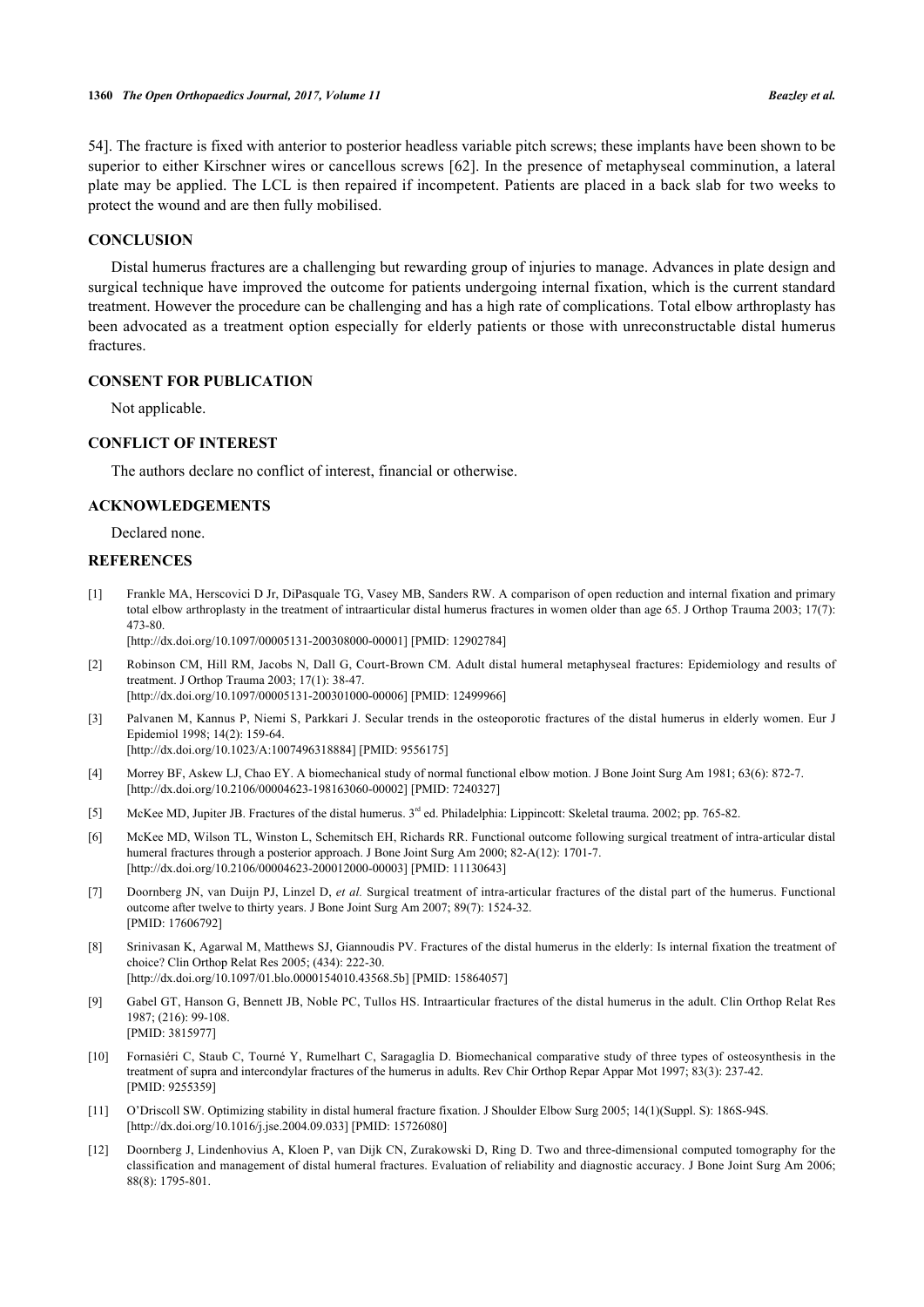[PMID: [16882904\]](http://www.ncbi.nlm.nih.gov/pubmed/16882904)

- <span id="page-8-0"></span>[13] Nauth A, McKee MD, Ristevski B, Hall J, Schemitsch EH. Distal humeral fractures in adults. J Bone Joint Surg Am 2011; 6(93)(7): 686-700.
- <span id="page-8-1"></span>[14] Aitken SA, Jenkins PJ, Rymaszewski L. Revisiting the 'bag of bones': Functional outcome after the conservative management of a fracture of the distal humerus. Bone Joint J 2015; 97-B(8): 1132-8. [\[http://dx.doi.org/10.1302/0301-620X.97B8.35410\]](http://dx.doi.org/10.1302/0301-620X.97B8.35410) [PMID: [26224833](http://www.ncbi.nlm.nih.gov/pubmed/26224833)]
- <span id="page-8-2"></span>[15] Wilkinson JM, Stanley D. Posterior surgical approaches to the elbow: A comparative anatomic study. J Shoulder Elbow Surg 2001; 10(4): 380-2.

[\[http://dx.doi.org/10.1067/mse.2001.116517\]](http://dx.doi.org/10.1067/mse.2001.116517) [PMID: [11517370](http://www.ncbi.nlm.nih.gov/pubmed/11517370)]

- <span id="page-8-3"></span>[16] Campbell WC. Incision for exposure of the elbow joint. Am J Surg 1932; 15: 65-7. [\[http://dx.doi.org/10.1016/S0002-9610\(32\)90997-0\]](http://dx.doi.org/10.1016/S0002-9610(32)90997-0)
- <span id="page-8-4"></span>[17] Bryan RS, Morrey BF. Extensive posterior exposure of the elbow. A triceps-sparing approach. Clin Orthop Relat Res 1982; (166): 188-92. [PMID: [7083671\]](http://www.ncbi.nlm.nih.gov/pubmed/7083671)
- <span id="page-8-5"></span>[18] Papaioannou N, Babis GC, Kalavritinos J, Pantazopoulos T. Operative treatment of type C intra-articular fractures of the distal humerus: The role of stability achieved at surgery on final outcome. Injury 1995; 26(3): 169-73. [\[http://dx.doi.org/10.1016/0020-1383\(95\)93495-4](http://dx.doi.org/10.1016/0020-1383(95)93495-4)] [PMID: [7744471](http://www.ncbi.nlm.nih.gov/pubmed/7744471)]
- <span id="page-8-6"></span>[19] Stoffel K, Cunneen S, Morgan R, Nicholls R, Stachowiak G. Comparative stability of perpendicular versus parallel double-locking plating systems in osteoporotic comminuted distal humerus fractures. J Orthop Res 2008; 26(6): 778-84. [\[http://dx.doi.org/10.1002/jor.20528\]](http://dx.doi.org/10.1002/jor.20528) [PMID: [18203185](http://www.ncbi.nlm.nih.gov/pubmed/18203185)]
- [20] Arnander MW, Reeves A, MacLeod IA, Pinto TM, Khaleel A. A biomechanical comparison of plate configuration in distal humerus fractures. J Orthop Trauma 2008; 22(5): 332-6. [\[http://dx.doi.org/10.1097/BOT.0b013e31816edbce](http://dx.doi.org/10.1097/BOT.0b013e31816edbce)] [PMID: [18448987\]](http://www.ncbi.nlm.nih.gov/pubmed/18448987)
- <span id="page-8-7"></span>[21] Schemitsch EH, Tencer AF, Henley MB. Biomechanical evaluation of methods of internal fixation of the distal humerus. J Orthop Trauma  $1994 \cdot 8(6) \cdot 468 - 75$ [\[http://dx.doi.org/10.1097/00005131-199412000-00003](http://dx.doi.org/10.1097/00005131-199412000-00003)] [PMID: [7869160\]](http://www.ncbi.nlm.nih.gov/pubmed/7869160)
- <span id="page-8-8"></span>[22] Shin SJ, Sohn HS, Do NH. A clinical comparison of two different double plating methods for intraarticular distal humerus fractures. J Shoulder Elbow Surg 2010; 19(1): 2-9. [\[http://dx.doi.org/10.1016/j.jse.2009.05.003\]](http://dx.doi.org/10.1016/j.jse.2009.05.003) [PMID: [19574065](http://www.ncbi.nlm.nih.gov/pubmed/19574065)]
- <span id="page-8-9"></span>[23] Lee SK, Kim KJ, Park KH, Choy WS. A comparison between orthogonal and parallel plating methods for distal humerus fractures: A prospective randomized trial. Eur J Orthop Surg Traumatol 2014; 24(7): 1123-31. [\[http://dx.doi.org/10.1007/s00590-013-1286-y\]](http://dx.doi.org/10.1007/s00590-013-1286-y) [PMID: [23921559](http://www.ncbi.nlm.nih.gov/pubmed/23921559)]
- <span id="page-8-10"></span>[24] Frigg R. Locking compression plate (LCP). An osteosynthesis plate based on the dynamic compression plate and the point contact fixator (PC-fix). Injury 2001; 32(Suppl. 2): 63-6. [\[http://dx.doi.org/10.1016/S0020-1383\(01\)00127-9\]](http://dx.doi.org/10.1016/S0020-1383(01)00127-9) [PMID: [11718740](http://www.ncbi.nlm.nih.gov/pubmed/11718740)]
- <span id="page-8-11"></span>[25] Korner J, Diederichs G, Arzdorf M, *et al.* A biomechanical evaluation of methods of distal humerus fracture fixation using locking compression plates versus conventional reconstruction plates. J Orthop Trauma 2004; 18(5): 286-93. [\[http://dx.doi.org/10.1097/00005131-200405000-00004](http://dx.doi.org/10.1097/00005131-200405000-00004)] [PMID: [15105750\]](http://www.ncbi.nlm.nih.gov/pubmed/15105750)
- <span id="page-8-12"></span>[26] Inglis AE, Ranawat CS, Straub LR. Synovectomy and débridement of the elbow in rheumatoid arthritis. J Bone Joint Surg Am 1971; 53(4): 652-62.
	- [\[http://dx.doi.org/10.2106/00004623-197153040-00004](http://dx.doi.org/10.2106/00004623-197153040-00004)] [PMID: [5580024\]](http://www.ncbi.nlm.nih.gov/pubmed/5580024)
- <span id="page-8-13"></span>[27] Holdsworth BJ, Mossad MM. Fractures of the adult distal humerus. Elbow function after internal fixation. J Bone Joint Surg Br 1990; 72(3): 362-5.

[PMID: [2341427\]](http://www.ncbi.nlm.nih.gov/pubmed/2341427)

- <span id="page-8-14"></span>[28] John H, Rosso R, Neff U, Bodoky A, Regazzoni P, Harder F. Operative treatment of distal humeral fractures in the elderly. J Bone Joint Surg Br 1994; 76(5): 793-6. [PMID: [8083271\]](http://www.ncbi.nlm.nih.gov/pubmed/8083271)
- <span id="page-8-15"></span>[29] Zhang C, Zhong B, Luo CF. Comparing approaches to expose type C fractures of the distal humerus for ORIF in elderly patients: Six years clinical experience with both the triceps-sparing approach and olecranon osteotomy. Arch Orthop Trauma Surg 2014; 134(6): 803-11. [\[http://dx.doi.org/10.1007/s00402-014-1983-y\]](http://dx.doi.org/10.1007/s00402-014-1983-y) [PMID: [24777538](http://www.ncbi.nlm.nih.gov/pubmed/24777538)]
- <span id="page-8-16"></span>[30] Korner J, Lill H, Muller LP, *et al.* Distal humerus fractures in elderly patients: Results after open reduction and internal fixation. Osteoporos Int 200(16)(Supple 2): S73-9. [\[http://dx.doi.org/10.1007/s00198-004-1764-5\]](http://dx.doi.org/10.1007/s00198-004-1764-5)
- [31] Södergård J, Sandelin J, Böstman O. Postoperative complications of distal humeral fractures. 27/96 adults followed up for 6 (2-10) years. Acta Orthop Scand 1992; 63(1): 85-9. [\[http://dx.doi.org/10.3109/17453679209154857\]](http://dx.doi.org/10.3109/17453679209154857) [PMID: [1738980](http://www.ncbi.nlm.nih.gov/pubmed/1738980)]
- [32] McKee MD, Jupiter JB. A contemporary approach to the management of complex fractures of the distal humerus and their sequelae. Hand Clin 1994; 10(3): 479-94. [PMID: [7962152\]](http://www.ncbi.nlm.nih.gov/pubmed/7962152)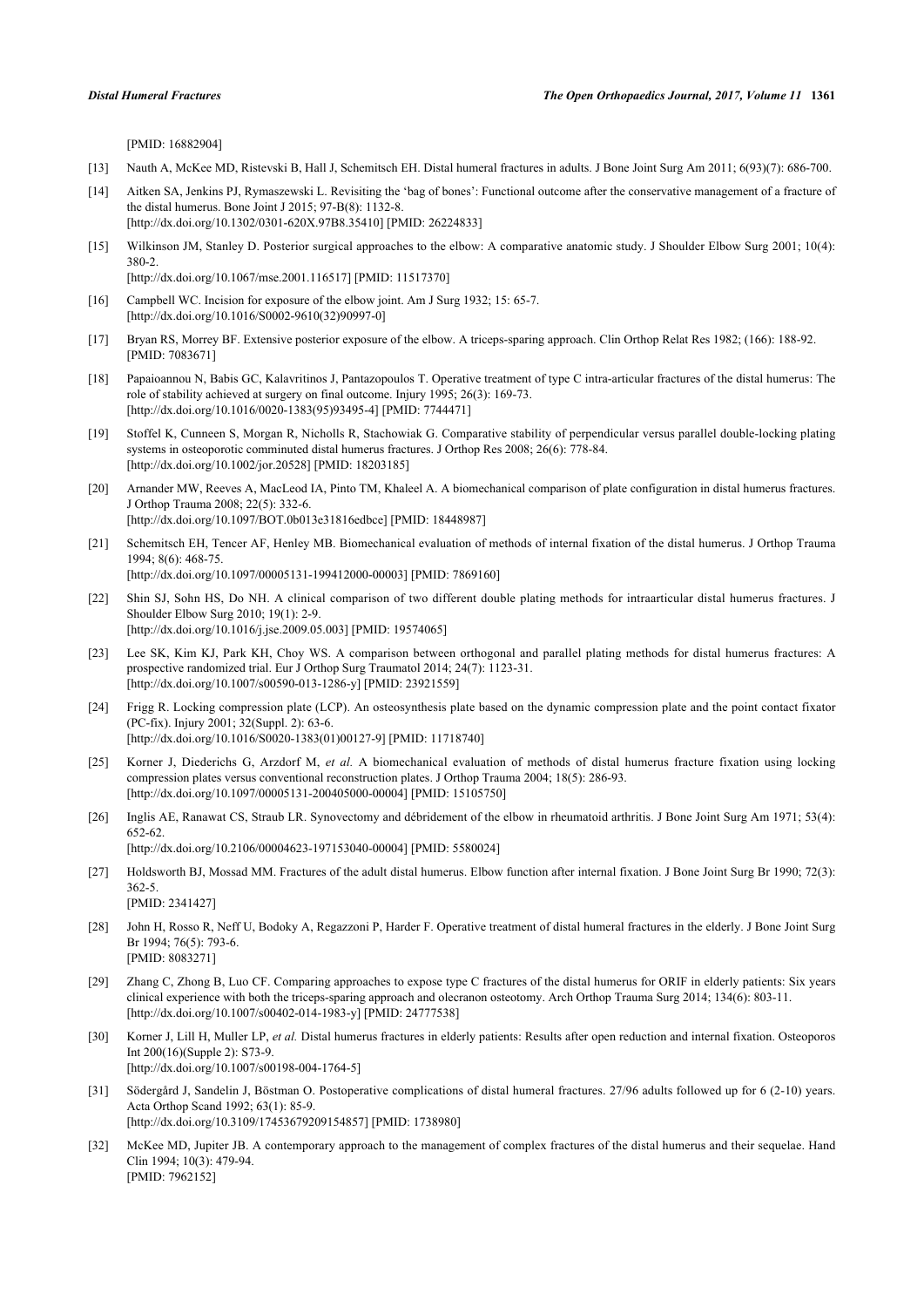- <span id="page-9-0"></span>[33] McKee MD, Veillette CJ, Hall JA, *et al.* A multicenter, prospective, randomized, controlled trial of open reduction--internal fixation versus total elbow arthroplasty for displaced intra-articular distal humeral fractures in elderly patients. J Shoulder Elbow Surg 2009; 18(1): 3-12. [\[http://dx.doi.org/10.1016/j.jse.2008.06.005\]](http://dx.doi.org/10.1016/j.jse.2008.06.005) [PMID: [18823799](http://www.ncbi.nlm.nih.gov/pubmed/18823799)]
- <span id="page-9-1"></span>[34] Rajaee SS, Lin CA, Moon CN. Primary total elbow arthroplasty for distal humeral fractures in elderly patients: A nationwide analysis. J Shoulder Elbow Surg 2016; 25(11): 1854-60. [\[http://dx.doi.org/10.1016/j.jse.2016.05.030\]](http://dx.doi.org/10.1016/j.jse.2016.05.030) [PMID: [27528540](http://www.ncbi.nlm.nih.gov/pubmed/27528540)]
- <span id="page-9-2"></span>[35] Liu JJ, Ruan HJ, Wang JG, Fan CY, Zeng BF. Double-column fixation for type C fractures of the distal humerus in the elderly. J Shoulder Elbow Surg 2009; 18(4): 646-51. [\[http://dx.doi.org/10.1016/j.jse.2008.12.012\]](http://dx.doi.org/10.1016/j.jse.2008.12.012) [PMID: [19362859](http://www.ncbi.nlm.nih.gov/pubmed/19362859)]
- <span id="page-9-3"></span>[36] Haas N, Hauke C, Schütz M, Kääb M, Perren SM. Treatment of diaphyseal fractures of the forearm using the Point Contact Fixator (PC-Fix): Results of 387 fractures of a prospective multicentric study (PC-Fix II). Injury 2001; 32(Suppl. 2): B51-62. [\[http://dx.doi.org/10.1016/S0020-1383\(01\)00126-7\]](http://dx.doi.org/10.1016/S0020-1383(01)00126-7) [PMID: [11718739](http://www.ncbi.nlm.nih.gov/pubmed/11718739)]
- <span id="page-9-4"></span>[37] Korner J, Lill H, Müller LP, Rommens PM, Schneider E, Linke B. The LCP-concept in the operative treatment of distal humerus fractures- biological, biomechanical and surgical aspects. Injury 2003; 34(Suppl. 2): B20-30. [\[http://dx.doi.org/10.1016/j.injury.2003.09.022](http://dx.doi.org/10.1016/j.injury.2003.09.022)] [PMID: [14580983\]](http://www.ncbi.nlm.nih.gov/pubmed/14580983)
- <span id="page-9-5"></span>[38] Waddell JP, Hatch J, Richards R. Supracondylar fractures of the humerus results of surgical treatment. J Trauma 1988; 28(12): 1615-21. [\[http://dx.doi.org/10.1097/00005373-198812000-00001](http://dx.doi.org/10.1097/00005373-198812000-00001)] [PMID: [3199462\]](http://www.ncbi.nlm.nih.gov/pubmed/3199462)
- <span id="page-9-6"></span>[39] John H, Rosso R, Neff U, Bodoky A, Regazzoni P, Harder F. Distal humerus fractures in patients over 75 years of age. Long-term results of osteosynthesis. Helv Chir Acta 1993; 60(1-2): 219-24. [PMID: [8226060\]](http://www.ncbi.nlm.nih.gov/pubmed/8226060)
- <span id="page-9-7"></span>[40] Goldberg SH, Urban RM, Jacobs JJ, King GJ, O'Driscoll SW, Cohen MS. Modes of wear after semiconstrained total elbow arthroplasty. J Bone Joint Surg Am 2008; 90(3): 609-19. [\[http://dx.doi.org/10.2106/JBJS.F.01286](http://dx.doi.org/10.2106/JBJS.F.01286)] [PMID: [18310712\]](http://www.ncbi.nlm.nih.gov/pubmed/18310712)
- <span id="page-9-8"></span>[41] Githens M, Yao J, Sox AH, Bishop J. Open reduction and internal fixation versus total elbow arthroplasty for the treatment of geriatric distal humerus fractures: A systematic review and meta-analysis. J Orthop Trauma 2014; 28(8): 481-8. [\[http://dx.doi.org/10.1097/BOT.0000000000000050\]](http://dx.doi.org/10.1097/BOT.0000000000000050) [PMID: [24375273](http://www.ncbi.nlm.nih.gov/pubmed/24375273)]
- <span id="page-9-9"></span>[42] Prasad N, Ali A, Stanley D. Total elbow arthroplasty for non-rheumatoid patients with a fracture of the distal humerus: A minimum ten-year follow-up. Bone Joint J 2016; 98-B(3): 381-6. [\[http://dx.doi.org/10.1302/0301-620X.98B3.35508\]](http://dx.doi.org/10.1302/0301-620X.98B3.35508) [PMID: [26920964](http://www.ncbi.nlm.nih.gov/pubmed/26920964)]
- <span id="page-9-10"></span>[43] Argintar E, Berry M, Narvy SJ, Kramer J, Omid R, Itamura JM. Hemiarthroplasty for the treatment of distal humerus fractures: Short-term clinical results. Orthopedics 2012; 35(12): 1042-5. [\[http://dx.doi.org/10.3928/01477447-20121120-06](http://dx.doi.org/10.3928/01477447-20121120-06)] [PMID: [23218618\]](http://www.ncbi.nlm.nih.gov/pubmed/23218618)
- <span id="page-9-11"></span>[44] Hausman M, Panozzo A. Treatment of distal humerus fractures in the elderly. Clin Orthop Relat Res 2004; (425): 55-63. [\[http://dx.doi.org/10.1097/01.blo.0000131485.47685.8c\]](http://dx.doi.org/10.1097/01.blo.0000131485.47685.8c) [PMID: [15292788](http://www.ncbi.nlm.nih.gov/pubmed/15292788)]
- <span id="page-9-12"></span>[45] Schultzel M, Scheidt K, Klein CC, Narvy SJ, Lee BK, Itamura JM. Hemiarthroplasty for the treatment of distal humeral fractures: Midterm clinical results. J Shoulder Elbow Surg 2017; 26(3): 389-93. [\[http://dx.doi.org/10.1016/j.jse.2016.09.057\]](http://dx.doi.org/10.1016/j.jse.2016.09.057) [PMID: [27914843](http://www.ncbi.nlm.nih.gov/pubmed/27914843)]
- <span id="page-9-13"></span>[46] Nestorson J, Ekholm C, Etzner M, Adolfsson L. Hemiarthroplasty for irreparable distal humeral fractures: Medium-term follow-up of 42 patients. Bone Joint J 2015; 97-B(10): 1377-84. [\[http://dx.doi.org/10.1302/0301-620X.97B10.35421\]](http://dx.doi.org/10.1302/0301-620X.97B10.35421) [PMID: [26430013](http://www.ncbi.nlm.nih.gov/pubmed/26430013)]
- <span id="page-9-14"></span>[47] Yamaguchi K, Sweet FA, Bindra R, Gelberman RH. The extraneural and intraneural arterial anatomy of the ulnar nerve at the elbow. J Shoulder Elbow Surg 1999; 8(1): 17-21. [\[http://dx.doi.org/10.1016/S1058-2746\(99\)90048-4\]](http://dx.doi.org/10.1016/S1058-2746(99)90048-4) [PMID: [10077790](http://www.ncbi.nlm.nih.gov/pubmed/10077790)]
- <span id="page-9-15"></span>[48] Chen RC, Harris DJ, Leduc S, Borrelli JJ Jr, Tornetta P III, Ricci WM. Is ulnar nerve transposition beneficial during open reduction internal fixation of distal humerus fractures? J Orthop Trauma 2010; 24(7): 391-4. [\[http://dx.doi.org/10.1097/BOT.0b013e3181c99246\]](http://dx.doi.org/10.1097/BOT.0b013e3181c99246) [PMID: [20577067](http://www.ncbi.nlm.nih.gov/pubmed/20577067)]
- <span id="page-9-16"></span>[49] Ruan HJ, Liu JJ, Fan CY, Jiang J, Zeng BF. Incidence, management, and prognosis of early ulnar nerve dysfunction in type C fractures of distal humerus. J Trauma 2009; 67(6): 1397-401. [\[http://dx.doi.org/10.1097/TA.0b013e3181968176](http://dx.doi.org/10.1097/TA.0b013e3181968176)] [PMID: [19797987\]](http://www.ncbi.nlm.nih.gov/pubmed/19797987)
- <span id="page-9-17"></span>[50] Ruchelsman DE, Tejwani NC, Kwon YW, Egol KA. Open reduction and internal fixation of capitellar fractures with headless screws. J Bone Joint Surg Am 2008; 90(6): 1321-9. [\[http://dx.doi.org/10.2106/JBJS.G.00940\]](http://dx.doi.org/10.2106/JBJS.G.00940) [PMID: [18519327](http://www.ncbi.nlm.nih.gov/pubmed/18519327)]
- <span id="page-9-18"></span>[51] McKee MD, Jupiter JB, Bamberger HB. Coronal shear fractures of the distal end of the humerus. J Bone Joint Surg Am 1996; 78(1): 49-54. [\[http://dx.doi.org/10.2106/00004623-199601000-00007](http://dx.doi.org/10.2106/00004623-199601000-00007)] [PMID: [8550679\]](http://www.ncbi.nlm.nih.gov/pubmed/8550679)
- <span id="page-9-19"></span>[52] Carroll MJ, Athwal GS, King GJ, Faber KJ. Capitellar and Trochlear. Fractures Hand Clin 2015; 31(4): 615-30. [PMID: [26498550\]](http://www.ncbi.nlm.nih.gov/pubmed/26498550)